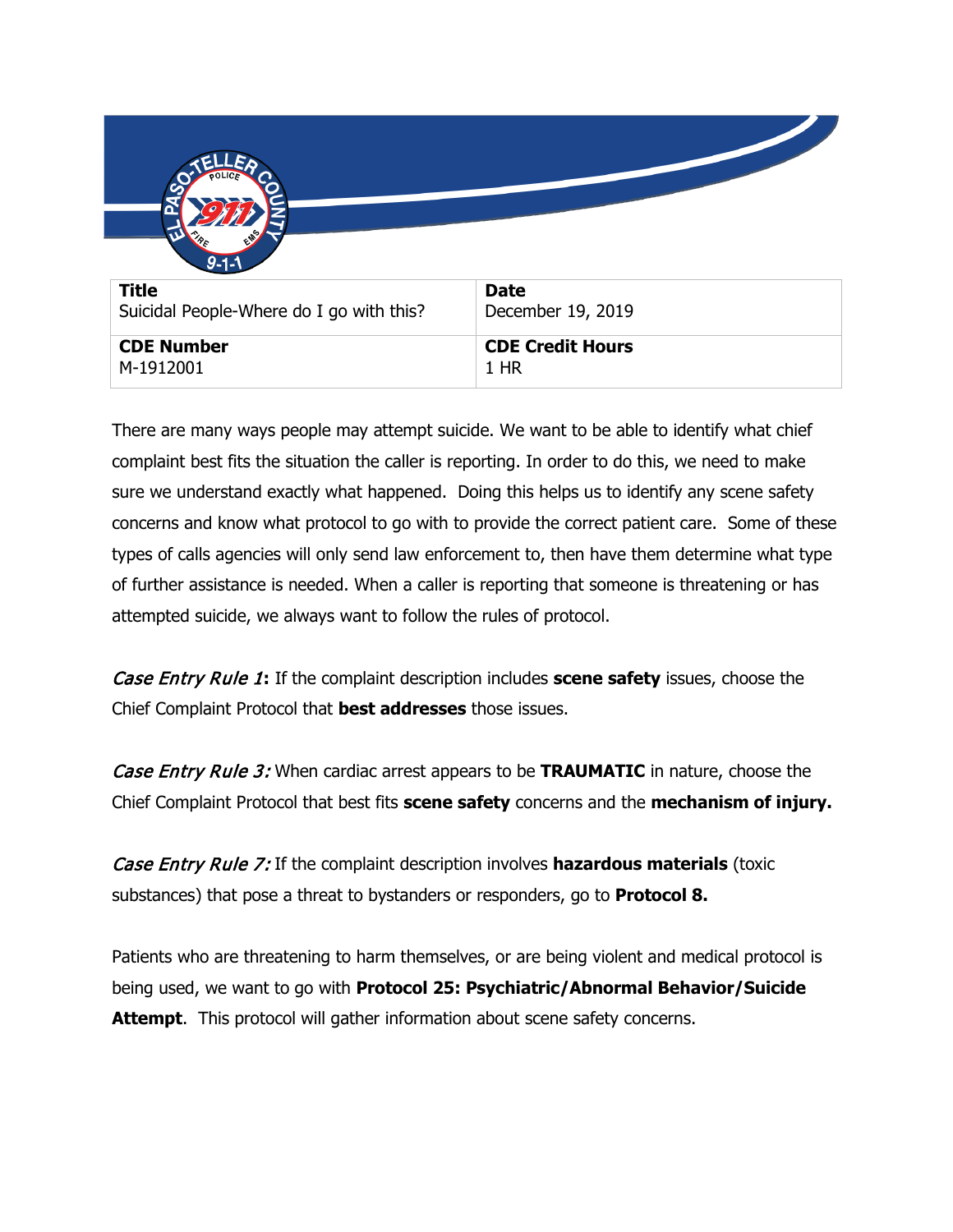

- Is the patient violent?
- Does s/he have a weapon?
- Where is s/he right now?

When a patient is violent or Combative, we will follow the appropriate DLS Link and provide instructions for the caller to stay safe until responders can arrive on scene. If a patient wants to hurt themselves, they are often less inhibited about lashing out and assaulting others verbally and physically. We do not want to put our responders or callers at risk for injury. Follow your department's policy for sending officers/deputies with other agencies on these types of calls. Some agencies only send law enforcement to these situations instead of medical.

If a patient has already done something to harm themselves, we want to go with the protocol that best addresses what has occurred. In addition to rules in Case Entry, we need to remember the rules and axioms within the different protocols.

**Protocol 25 Rule 1:** If the actual type of suicide attempt is determined to be overdose, carbon monoxide, stab, or gunshot wound, go to and dispatch from that more specific protocol. What this means is if a person has already shot themselves, we want to go with **Protocol 27: Stab/Gunshot/Penetrating Trauma** to address scene safety and mechanism of injury.

Protocol 25 Rule 2: If the complaint description involves **hazardous materials** (toxic substances) that pose a threat to bystanders or responders, go to **Protocol 8: Carbon Monoxide/Inhalation/HAZMAT/CBRN**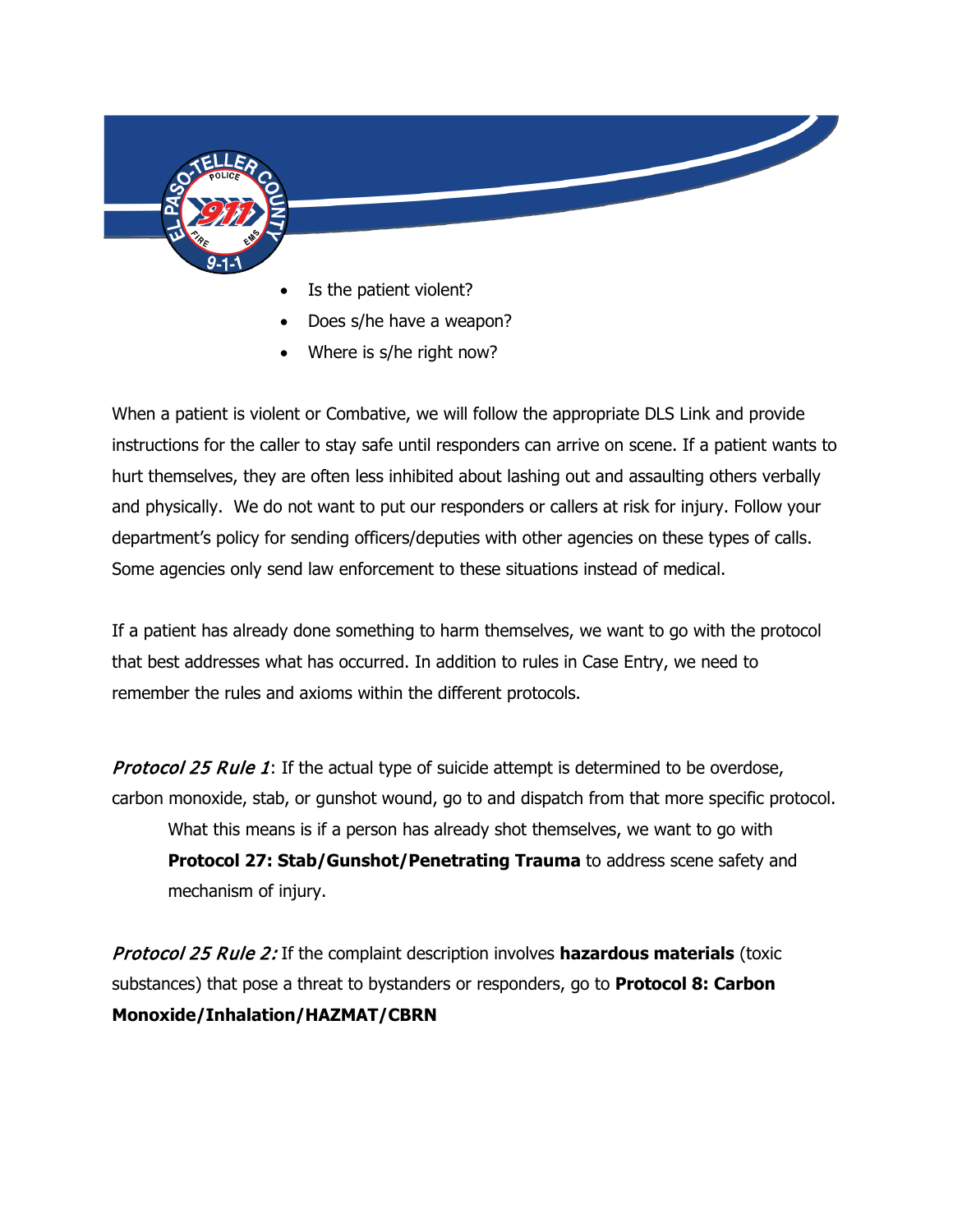

Situations where Protocol 25 is applicable could be:

Threatening Suicide:

"He says he is going to jump off a bridge" "He said he is going to shoot himself" "She is saying she wants to take a bunch of pills" Attempted Suicide: "She cut her wrists"

Situations we want to be on specific protocols include:

Attempted Suicide:

"He shot himself"

-Protocol 27: Stab/Gunshot/Penetrating Trauma

"She took a bunch of pills"

-Protocol 23: Overdose/Poisoning (Ingestion)

"I found him in the garage with the vehicle running"

-Protocol 8: Carbon Monoxide/Inhalation/Hazmat/CBRN

When determining what protocol to go with it is important to make sure and understand exactly what happened. Scene safety is always our number one concern, we need to keep our callers, bystanders, and responders safe.